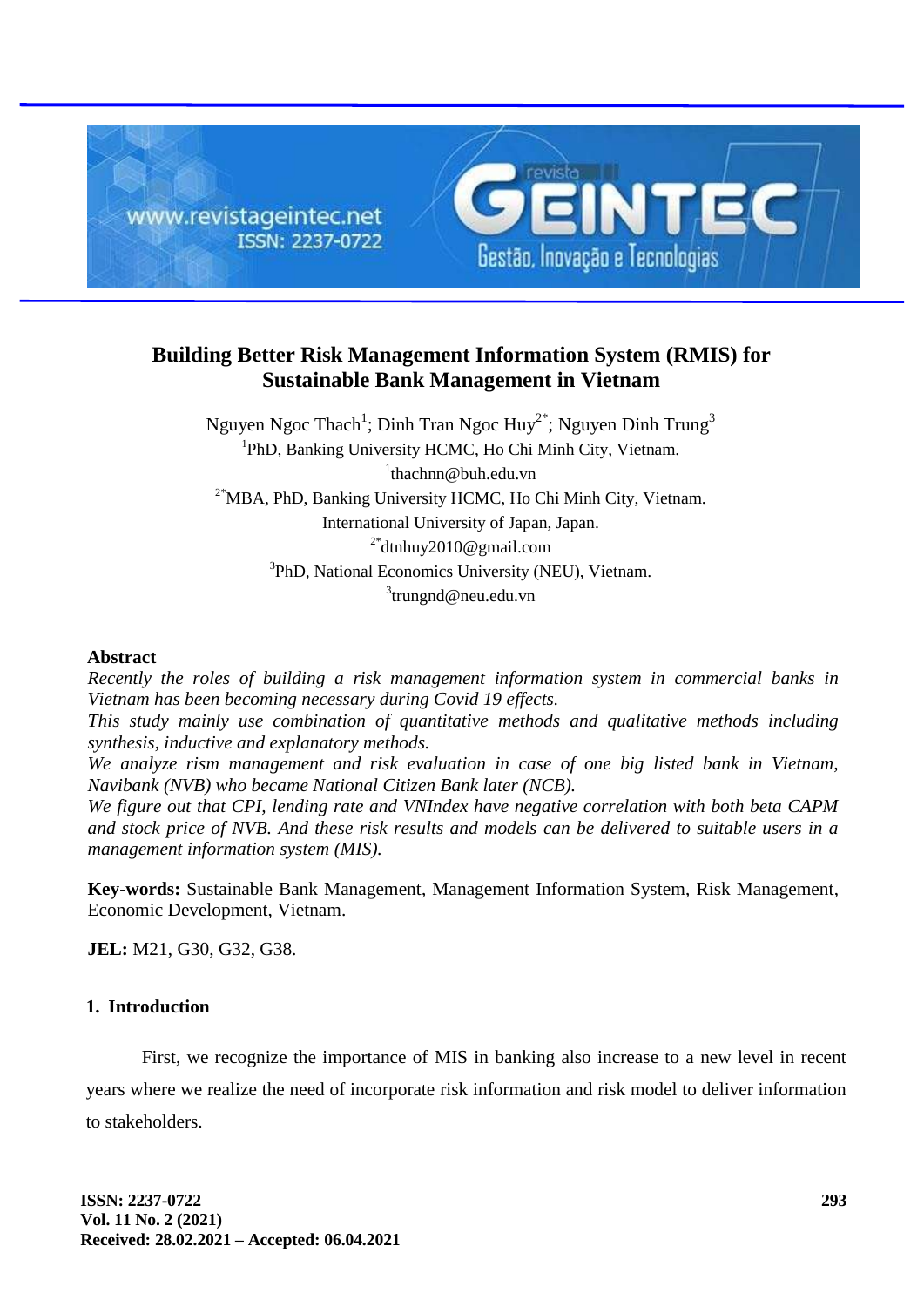In our paper we mainly focus on using reliable internet data in comparing and evaluating 2 key factors: stock price and beta CAPM under macro variables impacts, for one big listed bank in Vietnam: Navibank (NVB).

It is organized with introduction, literature review, method and data, main results, discussion and conclusion.

We recognize from below charts with all data from reliable internet sources (mentioned above) that:

For external factors, both exchange rate and SP500 have negative correlation with both beta CAPM and stock price of NVB.

For internal factors, both industrial production and Rf have positive relationship with beta and stock price of NVB.



Chart 1 - Stock Price NVB vs. Internal and External Macro Factors

**ISSN: 2237-0722 Vol. 11 No. 2 (2021) Received: 28.02.2021 – Accepted: 06.04.2021**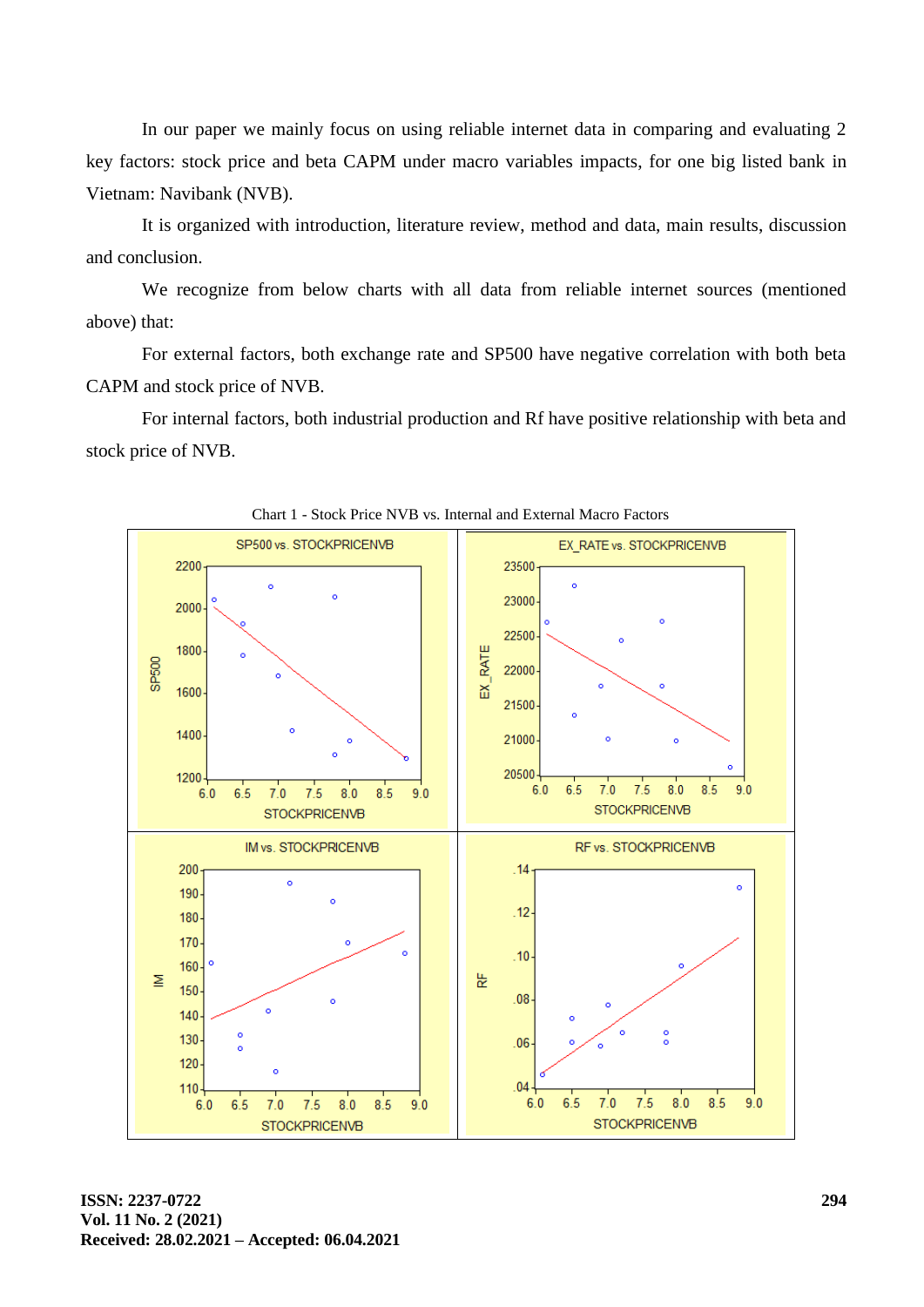

#### Chart 2 - Beta CAPM NVB vs. Internal and External Macro Factors

# **2. Literature Review**

First of all, Pylarczyk (2016) stated that MIS is good for banks and first stage is building continuous data collection with software. Next step is that gathering data, figuring out resources and how they work.

Then, We summarize previous studies as follows:

| <b>Authors</b>   | Year | <b>Contents, results</b>                                                        |
|------------------|------|---------------------------------------------------------------------------------|
| Karim, A.J       | 2011 | Management Information Systems (MIS) is the key factor to facilitate and        |
|                  |      | attain efficient decision making in an organization.                            |
| Gunaratha        | 2016 | whereas firm size negatively impacts on the financial risk, financial leverage  |
|                  |      | and financial risk has positive relationship.                                   |
| Hami             | 2017 | financial depth has been affected negatively by inflation in Iran during the    |
|                  |      | observation period.                                                             |
|                  |      | when the probabilities of rare extreme events are considered, strategies that   |
| Kantos and       | 2020 | focus on "alpha" (risk adjusted return) as defined in Jensen (J Finance         |
| <b>Batolomeo</b> |      | 23(2):389–416, 1967) are structurally superior to "smart beta" strategies that  |
|                  |      | seek to outperform a market index benchmark.                                    |
| Feitosa et       |      | Disruptive technologies are triggers that transform the nature of work, leading |
|                  | 2019 | to profound changes in organizational structure, labor relations, employee      |
| al               |      | skills, customer relationship and communications.                               |

Table 1 – Summary of Previous Studies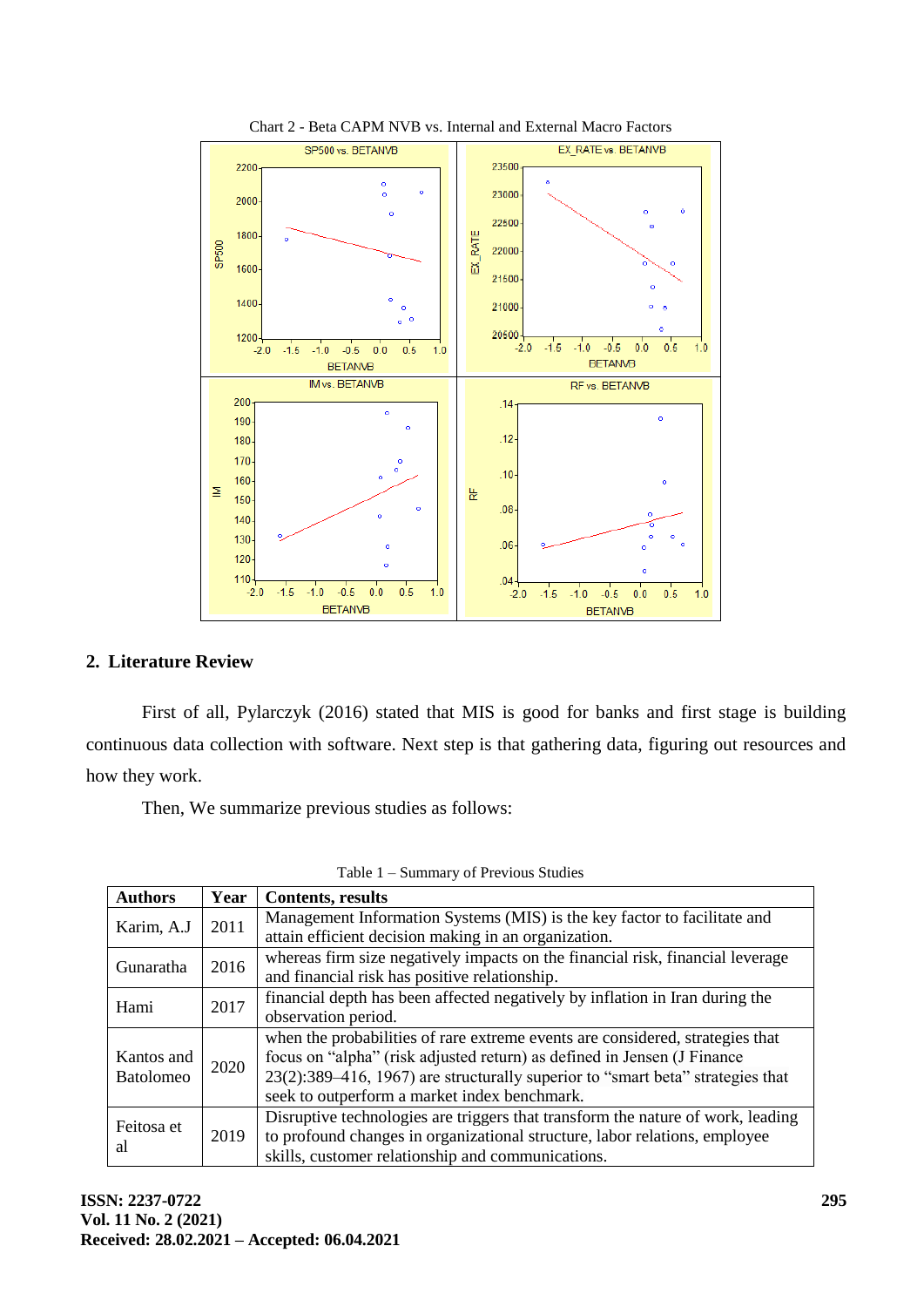### **3. Methodology**

# **Method and Data**

This study mainly use combination of quantitative methods and qualitative methods including synthesis, inductive and explanatory methods.

For quantitative analysis, the study is supported with OLS regression.

Looking at descriptive statistics in below figures, we see that:standard deviation of exchange rate and SP500 are highest values.

|                 | STOCKPRI. | <b>CPI</b> | G           | <b>IM</b> | R        | <b>RF</b> | <b>VNINDEX</b> | EX RATE  | SP500       | TRADEBA.    |
|-----------------|-----------|------------|-------------|-----------|----------|-----------|----------------|----------|-------------|-------------|
| Mean            | 260000    | 0.068270   | 0.056730    | 154.4800  | 0.132500 | 0.073505  | 490.1750       | 21864.80 | 1701.587    | $-232.2000$ |
| Median          | 7.100000  | 0.063850   | 0.056500    | 153.9500  | 0.125000 | 0.065275  | 492.8800       | 21780.00 | 1734.160    | $-162.5000$ |
| Maximum         | 8.800000  | 0.181300   | 0.066800    | 194.8000  | 0.190000 | 0.132000  | 593.0500       | 23230.00 | 2103.840    | 498,0000    |
| <b>Minimum</b>  | 6.100000  | 0.006300   | 0.043800    | 117.4000  | 0.100000 | 0.046000  | 351.5500       | 20618.00 | 1292.280    | $-1162.000$ |
| Std. Dev.       | 0.830261  | 0.059925   | 0.007141    | 25.76659  | 0.031380 | 0.024419  | 83.37681       | 876.1553 | 327.3917    | 465.6620    |
| <b>Skewness</b> | 0.382498  | 0.921046   | $-0.361761$ | 0.145331  | 0.844274 | 1.469319  | $-0.196155$    | 0.108851 | $-0.061715$ | $-0.405459$ |
| Kurtosis        | 2.232726  | 2.637092   | 2.181881    | 1.849123  | 2.335049 | 4.388549  | 1.735476       | 1.708458 | 1.360020    | 2.975371    |
|                 |           |            |             |           |          |           |                |          |             |             |
| Jarque-Bera     | 0.489137  | 1.468753   | 0.497001    | 0.587084  | 1.372230 | 4.401524  | 0.730387       | 0.714782 | 1.126987    | 0.274248    |
| Probability     | 0.783042  | 0.479805   | 0.779970    | 0.745618  | 0.503528 | 0.110719  | 0.694062       | 0.699499 | 0.569217    | 0.871862    |
|                 |           |            |             |           |          |           |                |          |             |             |
| Sum             | 72.60000  | 0.682700   | 0.567300    | 1544.800  | .325000  | 0.735050  | 4901.750       | 218648.0 | 17015.87    | $-2322.000$ |
| Sum Sq. Dev.    | 6.204000  | 0.032319   | 0.000459    | 5975.256  | 0.008862 | 0.005367  | 62565.23       | 6908834  | 964668.1    | 1951570.    |
|                 |           |            |             |           |          |           |                |          |             |             |

Figure 3.1 – NVB Stock Price and other Macro Factors Statistics

Figure 3.2 – NVB Beta and other Macro Factors Statistics

|                 | <b>BETANVB</b> | CPI      | G           | IM       | R        | <b>RF</b> | <b>VNINDEX</b> | EX RATE  | SP500       | TRADEBA     |
|-----------------|----------------|----------|-------------|----------|----------|-----------|----------------|----------|-------------|-------------|
| Mean            | 0.099000       | 0.068270 | 0.056730    | 154,4800 | 0.132500 | 0.073505  | 490.1750       | 21864.80 | 1701.587    | $-232.2000$ |
| Median          | 0.180000       | 0.063850 | 0.056500    | 153.9500 | 0.125000 | 0.065275  | 492.8800       | 21780.00 | 1734.160    | $-162.5000$ |
| Maximum         | 0.690000       | 0.181300 | 0.066800    | 194.8000 | 0.190000 | 0.132000  | 593.0500       | 23230.00 | 2103.840    | 498.0000    |
| Minimum         | $-1.590000$    | 0.006300 | 0.043800    | 117.4000 | 0.100000 | 0.046000  | 351.5500       | 20618.00 | 1292.280    | $-1162.000$ |
| Std. Dev.       | 0.627702       | 0.059925 | 0.007141    | 25.76659 | 0.031380 | 0.024419  | 83.37681       | 876.1553 | 327.3917    | 465.6620    |
| <b>Skewness</b> | $-2.127988$    | 0.921046 | $-0.361761$ | 0.145331 | 0.844274 | 1.469319  | $-0.196155$    | 0.108851 | $-0.061715$ | $-0.405459$ |
| Kurtosis        | 6.604228       | 2.637092 | 2.181881    | 1.849123 | 2.335049 | 4.388549  | 1.735476       | 1.708458 | 1.360020    | 2.975371    |
|                 |                |          |             |          |          |           |                |          |             |             |
| Jarque-Bera     | 12.95991       | 1.468753 | 0.497001    | 0.587084 | 1.372230 | 4.401524  | 0.730387       | 0.714782 | 1.126987    | 0.274248    |
| Probability     | 0.001534       | 0.479805 | 0.779970    | 0.745618 | 0.503528 | 0.110719  | 0.694062       | 0.699499 | 0.569217    | 0.871862    |
|                 |                |          |             |          |          |           |                |          |             |             |
| Sum             | 0.990000       | 0.682700 | 0.567300    | 1544.800 | 1.325000 | 0.735050  | 4901.750       | 218648.0 | 17015.87    | $-2322.000$ |
| Sum Sq. Dev.    | 3.546090       | 0.032319 | 0.000459    | 5975.256 | 0.008862 | 0.005367  | 62565.23       | 6908834  | 964668.1    | 1951570.    |
|                 |                |          |             |          |          |           |                |          |             |             |

# **4. Main Results**

### **4.1. Overall Results**

Shown in below figures, We can see:

GDP growth has negative correlation with stock price while positive correlation with beta

CAPM.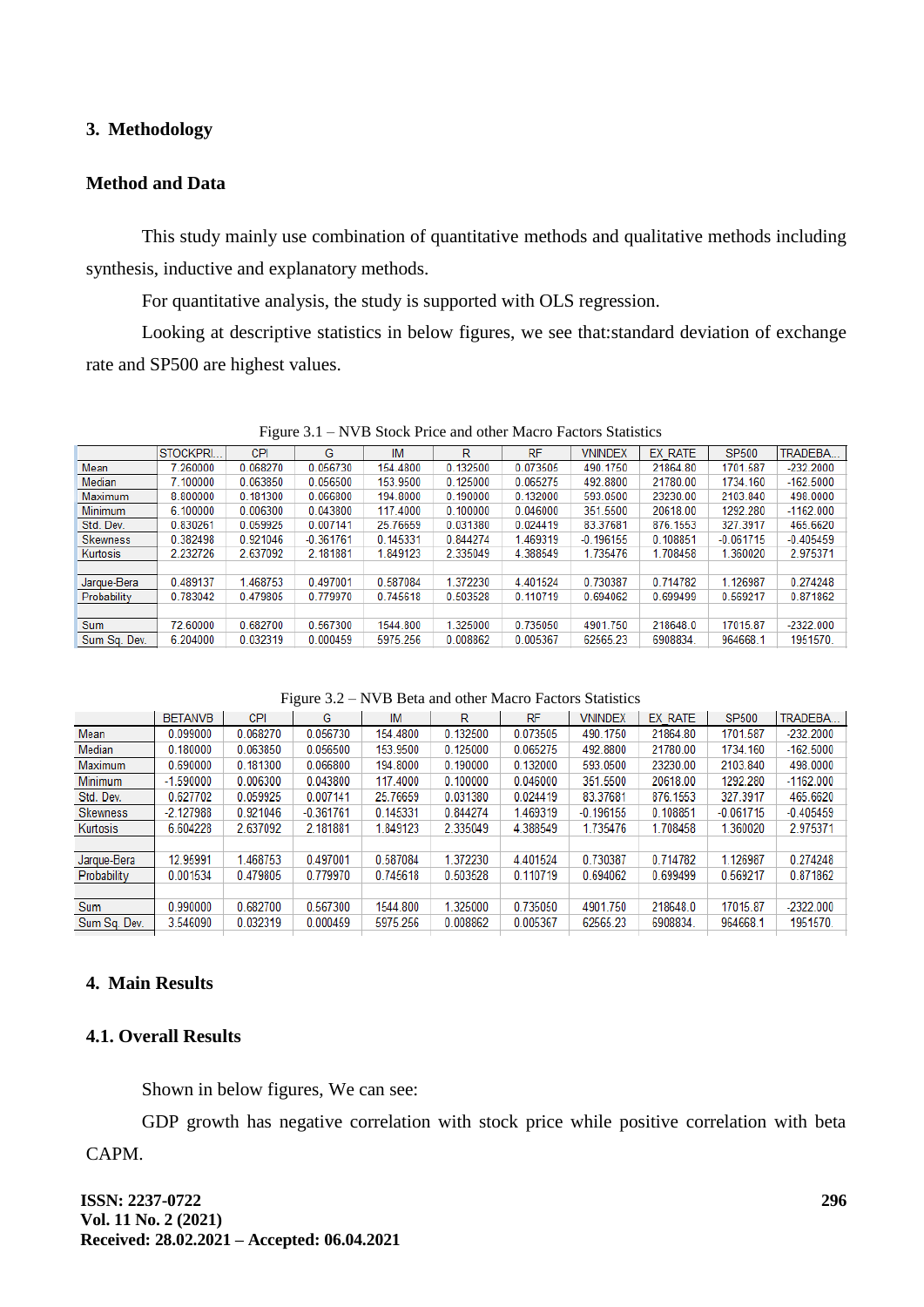|                 | <b>Correlation Matrix</b> |             |             |             |             |             |                |             |              |             |
|-----------------|---------------------------|-------------|-------------|-------------|-------------|-------------|----------------|-------------|--------------|-------------|
|                 | <b>STOCKPRI.</b>          | <b>CPI</b>  | G           | IM          | R           | <b>RF</b>   | <b>VNINDEX</b> | EX RATE     | <b>SP500</b> | TRADEBA     |
| STOCKPRI.       | .000000                   | 0.739872    | $-0.028262$ | 0.431512    | 0.127940    | 0.782746    | $-0.633859$    | $-0.542403$ | $-0.671593$  | $-0.006604$ |
| CPI             | 0.739872                  | 1.000000    | 0.090566    | 0.500206    | 0.428665    | 0.580486    | $-0.861426$    | $-0.382440$ | $-0.844053$  | 0.156409    |
| G               | $-0.028262$               | 0.090566    | 1.000000    | 0.440105    | 0.223263    | $-0.421402$ | $-0.016434$    | 0.519076    | 0.136776     | $-0.107369$ |
| IM              | 0.431512                  | 0.500206    | 0.440105    | 1.000000    | 0.663798    | 0.117679    | $-0.664368$    | 0.038528    | $-0.613771$  | 0.161388    |
| R               | 0.127940                  | 0.428665    | 0.223263    | 0.663798    | 1.000000    | $-0.045403$ | $-0.746263$    | 0.006143    | $-0.664122$  | 0.553061    |
| <b>RF</b>       | 0.782746                  | 0.580486    | $-0.421402$ | 0.117679    | $-0.045403$ | .000000     | $-0.444136$    | $-0.772931$ | $-0.652624$  | 0.264192    |
| <b>VNINDEX</b>  | $-0.633859$               | $-0.861426$ | $-0.016434$ | $-0.664368$ | $-0.746263$ | $-0.444136$ | 1.000000       | 0.295409    | 0.950618     | $-0.375438$ |
| EX RATE         | $-0.542403$               | $-0.382440$ | 0.519076    | 0.038528    | 0.006143    | $-0.772931$ | 0.295409       | 1.000000    | 0.476195     | $-0.491811$ |
| <b>SP500</b>    | $-0.671593$               | $-0.844053$ | 0.136776    | $-0.613771$ | $-0.664122$ | $-0.652624$ | 0.950618       | 0.476195    | 1.000000     | $-0.485719$ |
| <b>TRADEBA.</b> | $-0.006604$               | 0.156409    | $-0.107369$ | 0.161388    | 0.553061    | 0.264192    | $-0.375438$    | $-0.491811$ | $-0.485719$  | 1.000000    |
|                 |                           |             |             |             |             |             |                |             |              |             |

Figure 4.1 – Relation between Stock Price of NVB and Macro Indicators

Figure 4.2 - Relation between Beta of NVB and Macro Indicators

|                | <b>Correlation Matrix</b> |             |             |             |             |             |                |             |              |             |
|----------------|---------------------------|-------------|-------------|-------------|-------------|-------------|----------------|-------------|--------------|-------------|
|                | <b>BETANVB</b>            | CPI         | G           | <b>IM</b>   | R           | <b>RF</b>   | <b>VNINDEX</b> | EX RATE     | <b>SP500</b> | TRADEBA     |
| <b>BETANVB</b> | .000000                   | 0.198754    | 0.095546    | 0.356647    | 0.058524    | 0.226459    | $-0.191149$    | $-0.495650$ | $-0.168160$  | 0.044034    |
| CPI            | 0.198754                  | 1.000000    | 0.090566    | 0.500206    | 0.428665    | 0.580486    | $-0.861426$    | $-0.382440$ | $-0.844053$  | 0.156409    |
| G              | 0.095546                  | 0.090566    | .000000     | 0.440105    | 0.223263    | $-0.421402$ | $-0.016434$    | 0.519076    | 0.136776     | $-0.107369$ |
| <b>IM</b>      | 0.356647                  | 0.500206    | 0.440105    | 1.000000    | 0.663798    | 0.117679    | $-0.664368$    | 0.038528    | $-0.613771$  | 0.161388    |
| R              | 0.058524                  | 0.428665    | 0.223263    | 0.663798    | 1.000000    | $-0.045403$ | $-0.746263$    | 0.006143    | $-0.664122$  | 0.553061    |
| <b>RF</b>      | 0.226459                  | 0.580486    | $-0.421402$ | 0.117679    | $-0.045403$ | 1.000000    | $-0.444136$    | $-0.772931$ | $-0.652624$  | 0.264192    |
| <b>VNINDEX</b> | $-0.191149$               | $-0.861426$ | $-0.016434$ | $-0.664368$ | $-0.746263$ | $-0.444136$ | 1.000000       | 0.295409    | 0.950618     | $-0.375438$ |
| EX RATE        | $-0.495650$               | $-0.382440$ | 0.519076    | 0.038528    | 0.006143    | $-0.772931$ | 0.295409       | 1.000000    | 0.476195     | $-0.491811$ |
| <b>SP500</b>   | $-0.168160$               | $-0.844053$ | 0.136776    | $-0.613771$ | $-0.664122$ | $-0.652624$ | 0.950618       | 0.476195    | 1.000000     | $-0.485719$ |
| TRADEBA.       | 0.044034                  | 0.156409    | $-0.107369$ | 0.161388    | 0.553061    | 0.264192    | $-0.375438$    | $-0.491811$ | $-0.485719$  | 1.000000    |

Chart 1 – Movements of Beta and Stock Price NVB 2011-2015



Above chat shows us that in 2013-14 beta goes down lowest while stock price reduce slightly. Stock price declines gradually while beta CAPM goes down and up till 2015.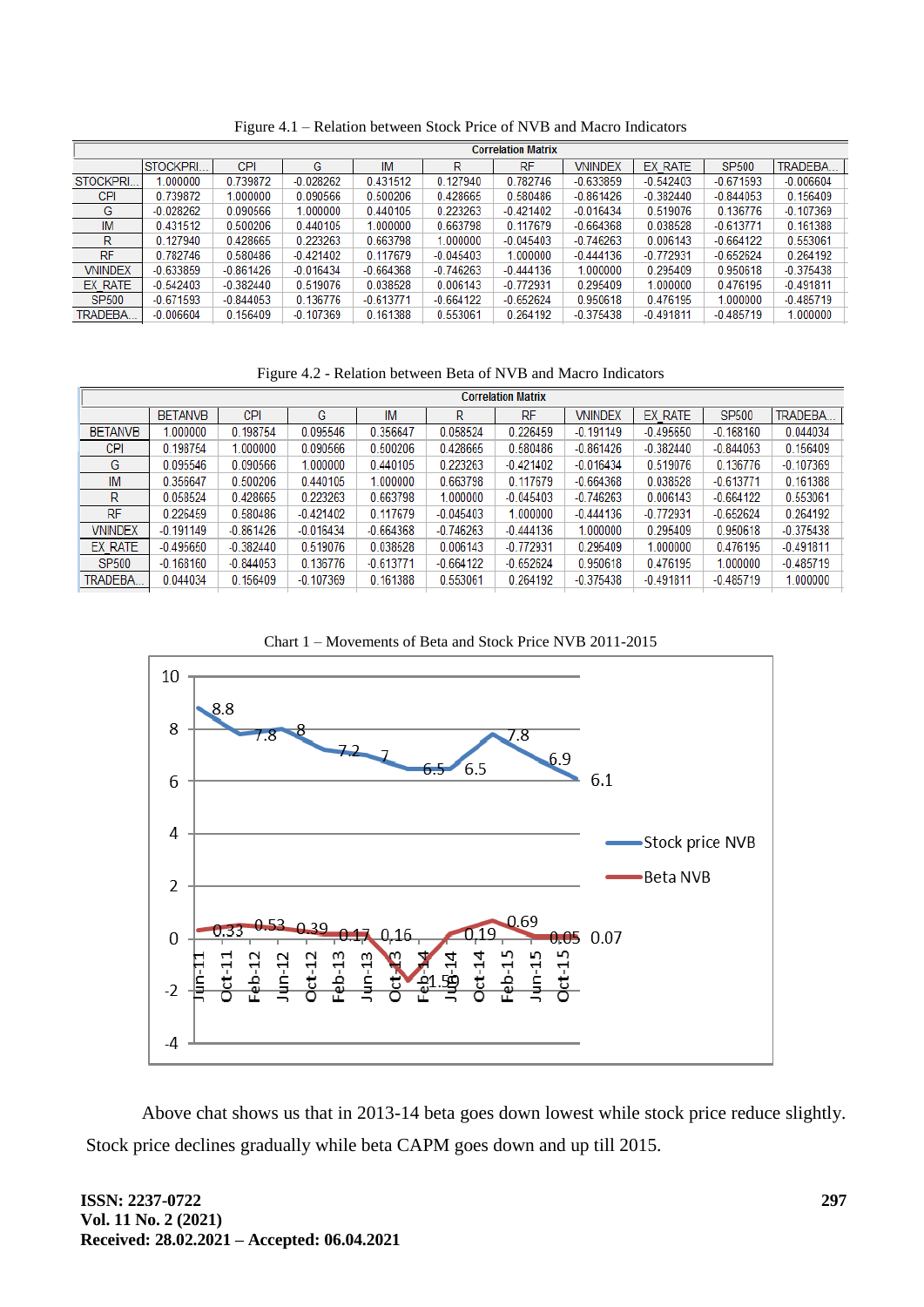### **4.2. OLS Regression Results**

Run OLS regression with Eviews gives below results:

Figure 4.2.1- Regression Results for Comparison of Internal Effects on NVB Stock Price during Pre-L Inflation Time

Dependent Variable: STOCKPRICENVB Method: Least Squares Date: 03/08/21 Time: 21:20 Sample: 1 10 Included observations: 10

| Variable            | Coefficient             | Std. Error            | t-Statistic             | Prob.            |
|---------------------|-------------------------|-----------------------|-------------------------|------------------|
| <b>CPI</b><br>G     | $-3.653206$<br>37.24059 | 10.19865<br>45.34634  | $-0.358205$<br>0.821248 | 0.7439<br>0.4717 |
| IM                  | 0.003447                | 0.013221              | 0.260696                | 0.8112           |
| R<br>RF             | $-15.30238$<br>20.82745 | 14.36536<br>13.02290  | $-1.065227$<br>1.599294 | 0.3649<br>0.2081 |
| <b>VNINDEX</b><br>с | $-0.009402$<br>9.969754 | 0.010212<br>7.019376  | $-0.920710$<br>1.420319 | 0.4251<br>0.2506 |
|                     |                         |                       |                         |                  |
| R-squared           | 0.846007                | Mean dependent var    |                         | 7.260000         |
| Adjusted R-squared  | 0.538022                | S.D. dependent var    |                         | 0.830261         |
| S.E. of regression  | 0.564320                | Akaike info criterion |                         | 1.889636         |
| Sum squared resid   | 0.955370                | Schwarz criterion     |                         | 2.101445         |
| Log likelihood      | $-2.448178$             | <b>F-statistic</b>    |                         | 2.746909         |
| Durbin-Watson stat  | 1.499730                | Prob(F-statistic)     |                         | 0.218211         |

Figure 4.2.2- Regresion Results for Comparison of External Effects on NVB Stock Price during pre-L Inflation Time

Dependent Variable: STOCKPRICENVB Method: Least Squares

Date: 03/08/21 Time: 21:18 Sample: 1 10 Included observations: 10

| Variable            | Coefficient | Std Error             | t-Statistic | Prob.    |
|---------------------|-------------|-----------------------|-------------|----------|
| EX RATE             | $-0.000465$ | 0.000229              | $-2.035438$ | 0.0880   |
| <b>TRADEBALANCE</b> | $-0.001075$ | 0.000433              | $-2.484698$ | 0.0475   |
| <b>SP500</b>        | $-0.001853$ | 0.000609              | $-3.040623$ | 0.0228   |
| с                   | 20.33709    | 4.738404              | 4.291970    | 0.0051   |
| R-squared           | 0.761018    | Mean dependent var    |             | 7.260000 |
| Adjusted R-squared  | 0.641527    | S.D. dependent var    |             | 0.830261 |
| S.E. of regression  | 0.497099    | Akaike info criterion |             | 1.729120 |
| Sum squared resid   | 1.482645    | Schwarz criterion     |             | 1.850154 |
| Log likelihood      | -4.645598   | <b>F-statistic</b>    |             | 6.368828 |
| Durbin-Watson stat  | 2.041048    | Prob(F-statistic)     |             | 0.027039 |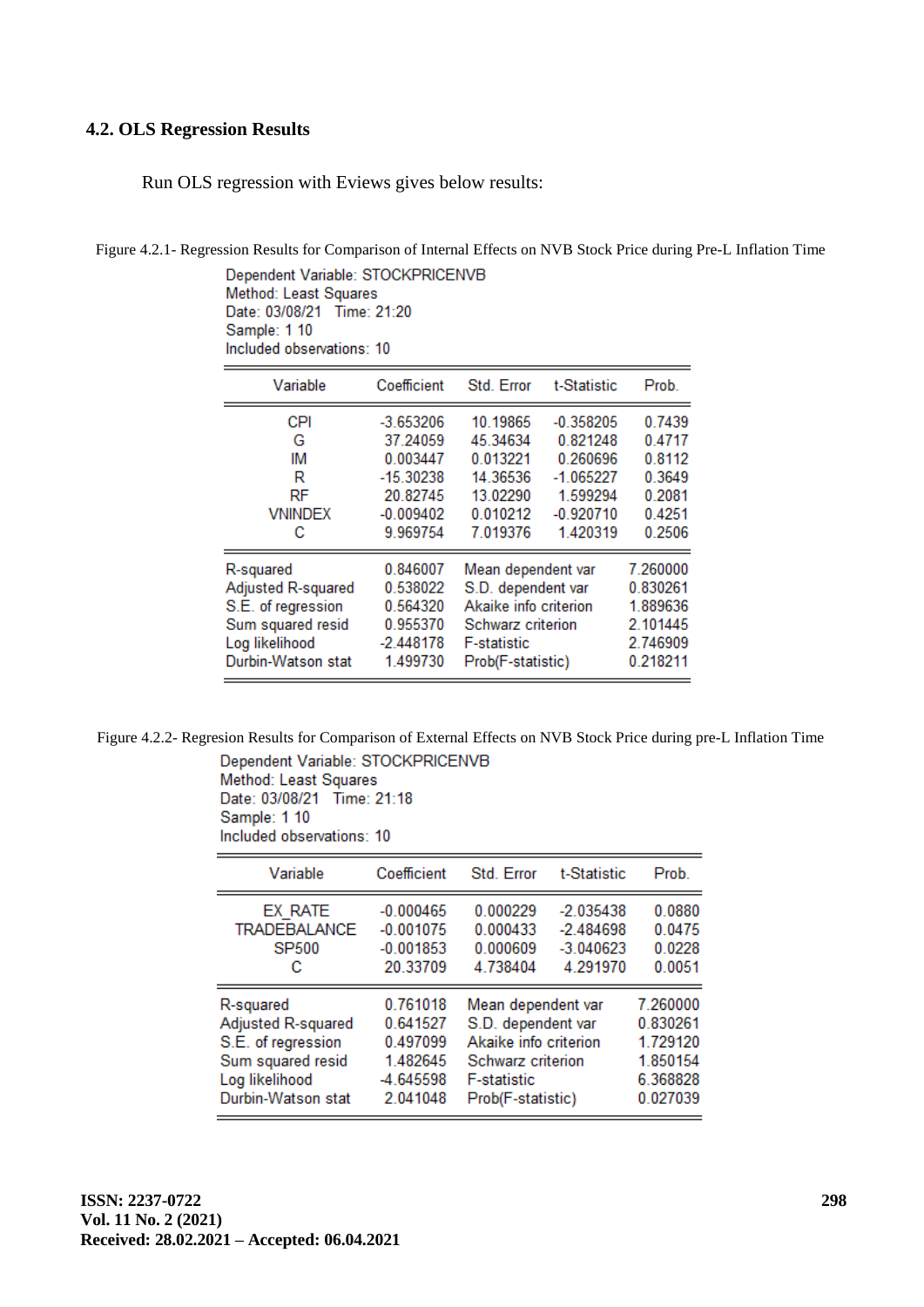Figure 4.2.3 – Regresion Results for Comparison of Internal Effects on NVB Beta CAPM during Pre-L Inflation Time

Dependent Variable: BETANVB Method: Least Squares Date: 03/08/21 Time: 21:28 Sample: 1 10 Included observations: 10

| Variable           | Coefficient | Std. Error            | t-Statistic | Prob.    |
|--------------------|-------------|-----------------------|-------------|----------|
| <b>CPI</b>         | $-1.203462$ | 17.48148              | $-0.068842$ | 0.9494   |
| G                  | 1.594840    | 77.72805              | 0.020518    | 0.9849   |
| ΙM                 | 0.012947    | 0.022663              | 0.571308    | 0.6078   |
| R                  | $-5.772063$ | 24.62363              | $-0.234412$ | 0.8298   |
| RF                 | 5.047093    | 22.32253              | 0.226099    | 0.8357   |
| <b>VNINDEX</b>     | $-0.000488$ | 0.017505              | $-0.027895$ | 0.9795   |
| с                  | $-1.276274$ | 12.03190              | $-0.106074$ | 0.9222   |
| R-squared          | 0.208423    | Mean dependent var    |             | 0.099000 |
| Adjusted R-squared | $-1.374731$ | S.D. dependent var    |             | 0.627702 |
| S.E. of regression | 0.967299    | Akaike info criterion |             | 2.967409 |
| Sum squared resid  | 2.807003    | Schwarz criterion     |             | 3.179219 |
| Log likelihood     | $-7.837047$ | <b>F-statistic</b>    |             | 0.131651 |
| Durbin-Watson stat | 2.737909    | Prob(F-statistic)     |             | 0.981813 |

Figure 4.2.4 – Regression Results for Comparison of External Effects on NVB beta CAPM during Pre-L Inflation Time

Dependent Variable: BETANVB Method: Least Squares Date: 03/08/21 Time: 21:27 Sample: 1 10 Included observations: 10

| Variable            | Coefficient | Std. Error            | t-Statistic | Prob.    |
|---------------------|-------------|-----------------------|-------------|----------|
| EX RATE             | $-0.000448$ | 0.000296              | $-1.514245$ | 0.1807   |
| SP500               | 4.45E-06    | 0.000789              | 0.005635    | 0.9957   |
| <b>TRADEBALANCE</b> | $-0.000354$ | 0.000561              | $-0.631697$ | 0.5509   |
| С                   | 9.814401    | 6.138553              | 1.598814    | 0.1610   |
| R-squared           | 0.298294    | Mean dependent var    |             | 0.099000 |
| Adjusted R-squared  | $-0.052559$ | S.D. dependent var    |             | 0.627702 |
| S.E. of regression  | 0.643987    | Akaike info criterion |             | 2.246897 |
| Sum squared resid   | 2.488312    | Schwarz criterion     |             | 2.367931 |
| Log likelihood      | $-7.234483$ | <b>F-statistic</b>    |             | 0.850197 |
| Durbin-Watson stat  | 2.037453    | Prob(F-statistic)     |             | 0.515192 |

### **Analysis**

We can infer from the above table that Rf and lending rate have highest coefficients in case of beta CAPM (NVB). Whereas GDP growth, Rf and R have highest coefficients in case of stock price of NVB.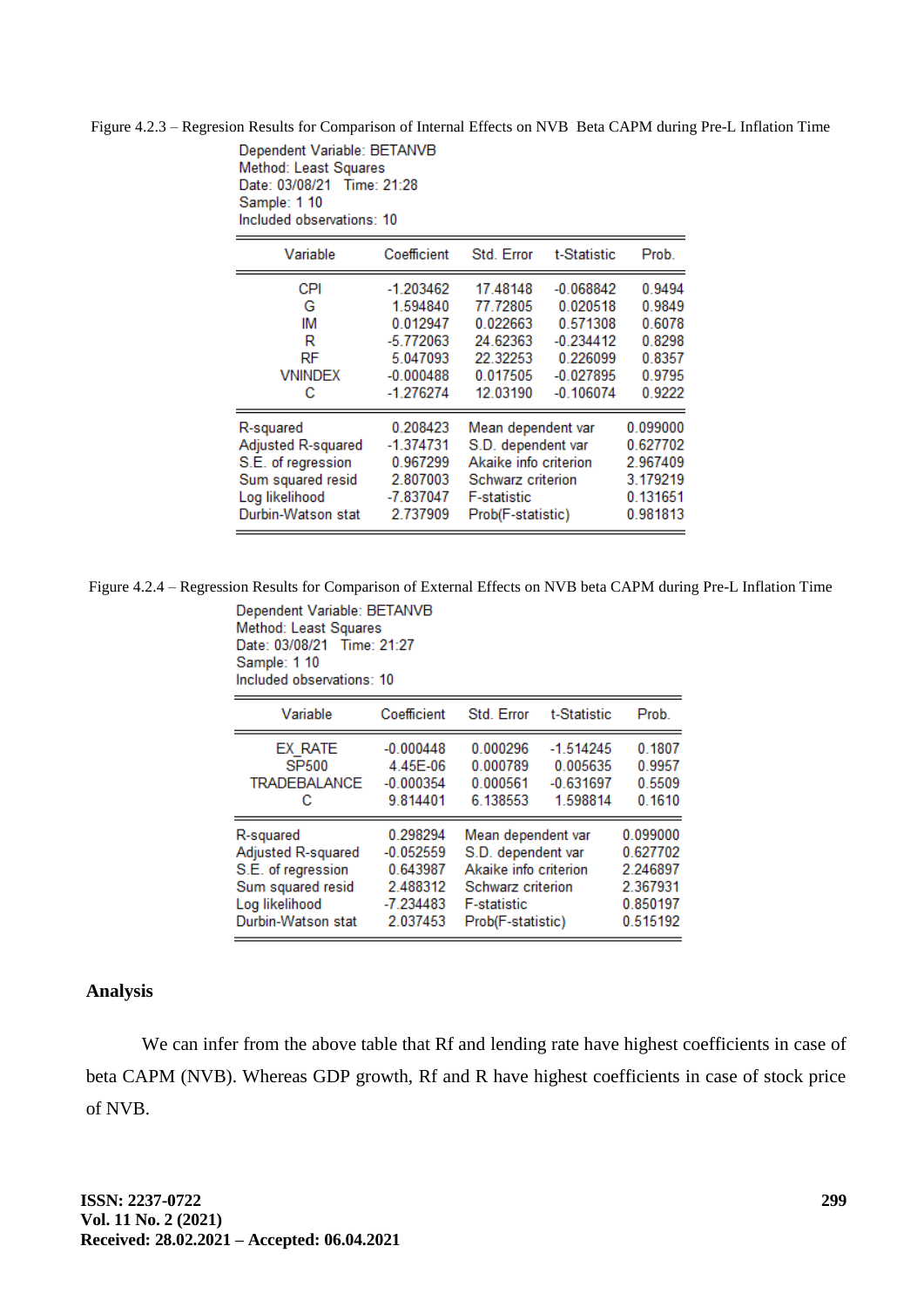#### **5. Discussion**

### **During Post – L Inflation**

In case of external macro factors effects: exchange rate and trade balance have negative relationship with beta CAPM of NVB, and the same phenomenon happens for stock price NVB.

In case of internal macro factors effects: CPI, lending rate and VNIndex have negative correlation with both beta CAPM and stock price of NVB.

We might note that economic meanings to some extent more important than statistical meanings.

#### **6. Conclusion**

Because Rf (positive relation) and lending rate (negative correlation) have highest coefficients in case of beta CAPM (NVB) and also on stock price, Ministry of Finance, State bank of Vietnam and relevant agencies need to control R as well as rates of Treasury bonds toward benefits for managing risk.

Mukhamadeev et al (2019) stated that the role of information systems for entrepreneurship education in developing countries on the example of the Azerbaijan education system and Internet banking.

### **Management Information System (MIS) Implications**

Management information system is computer-based infrastructure and built with continuous data gathering.

When data combined and collected in a proper process and they are organized well with reliability and relevance, then they can support for process of decision making of the banks.

The better MIS system banks have, the better the quality of decision banks make to improve profit ratios and productivity.

### **Limitation of Research**

We can expand our research model for other industries and other markets.